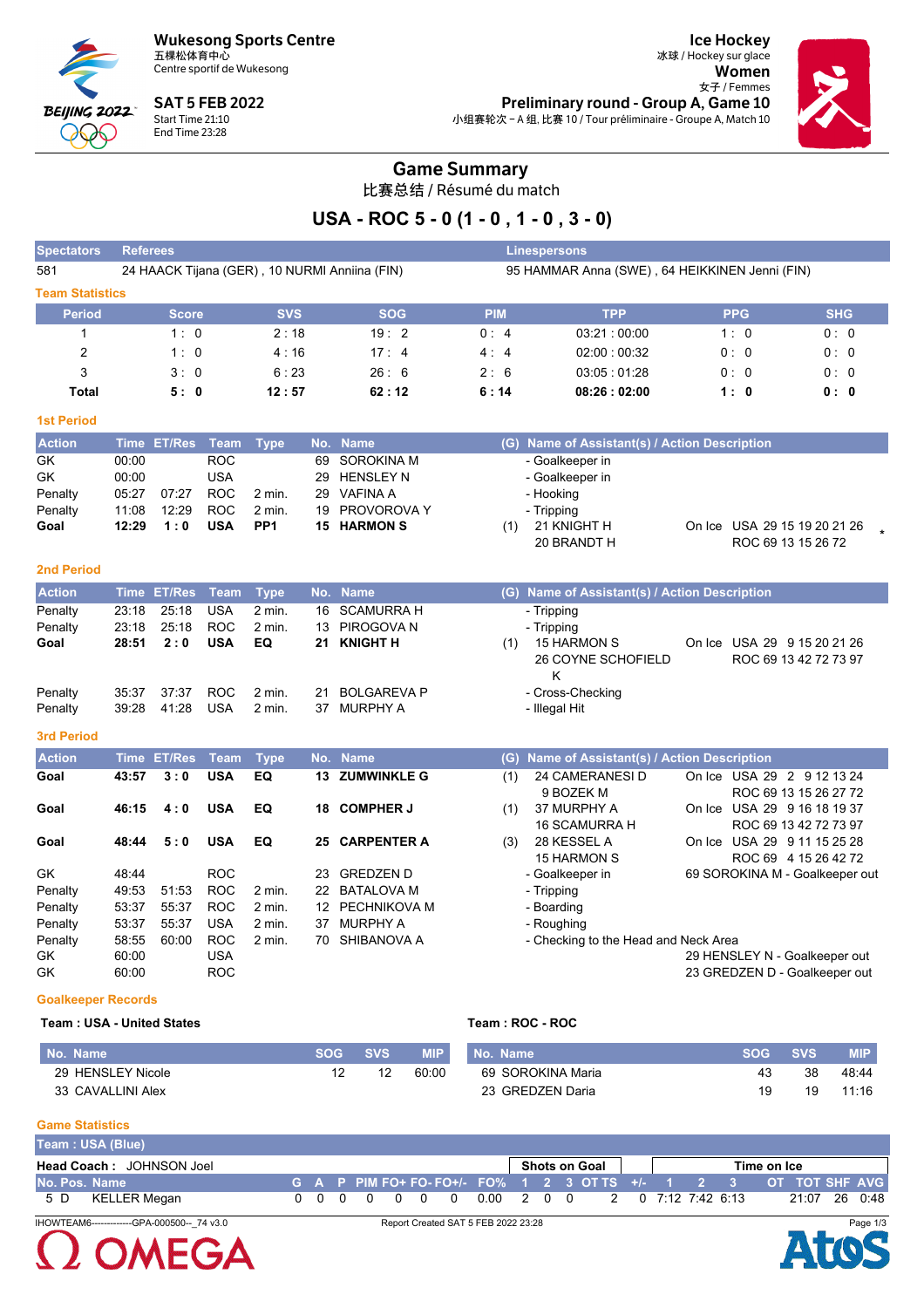

**Wukesong Sports Centre** 

Centre sportif de Wukesong

**SAT 5 FEB 2022** 

**BEIJING 2022** Start Time 21:10<br>End Time 23:28

**000** 





|               | Head Coach: JOHNSON Joel   |          |                |                |             |                |    |                   |          |              |                |              | Shots on Goal  |       |      |                |                | Time on Ice |            |            |            |
|---------------|----------------------------|----------|----------------|----------------|-------------|----------------|----|-------------------|----------|--------------|----------------|--------------|----------------|-------|------|----------------|----------------|-------------|------------|------------|------------|
| No. Pos. Name |                            | G.       | A              | P              |             |                |    | PIM FO+ FO- FO+/- | FO%      |              | $\overline{2}$ | $\mathbf{3}$ | <b>OT TS</b>   | $+/-$ |      | $\overline{2}$ | 3              | <b>OT</b>   | <b>TOT</b> | <b>SHF</b> | <b>AVG</b> |
| 11 F          | ROQUE Abby                 | 0        | 0              | 0              | 0           | 10             | 8  | 2                 | 55.56    |              | 0              | 0            | 1              | $+1$  | 5:39 | 4:19           | 4:08           |             | 14:06      | 16         | 0:52       |
| 15 D          | <b>HARMON Savannah</b>     |          | $\overline{2}$ | 3              | 0           | 0              | 0  | 0                 | 0.00     | 3            | $\overline{2}$ | 2            |                | $+2$  |      |                | 7:11 7:37 6:29 |             | 21:17      | 25         | 0:51       |
| 25 F          | <b>CARPENTER Alex</b>      |          | 0              | 1              | 0           | 2              | 0  |                   | 2 100.00 | $\mathbf{1}$ | 2              | 5            | 8              | $+1$  |      | 5:29 4:51      | 4:49           |             | 15:09      | 18         | 0:50       |
| 28 F          | <b>KESSEL Amanda</b>       | $\Omega$ | 1              |                | $\Omega$    | $\Omega$       | 0  | $\Omega$          | 0.00     | 0            | 1              | 3            | 4              | $+1$  |      | 5:38 4:49 4:48 |                |             | 15:15      | 18         | 0:50       |
| 2 D           | STECKLEIN Lee +A           | 0        | 0              | 0              | 0           | 0              | 0  | 0                 | 0.00     | 0            |                | 0            |                | $+1$  |      | 5:36 7:41 5:46 |                |             | 19:03      | 24         | 0:47       |
| 3 D           | <b>BARNES Cayla</b>        | 0        | 0              | 0              | 0           | 0              | 0  | 0                 | 0.00     | 1            |                | $\Omega$     | 2              | 0     |      | 7:41 8:57      | 6:04           |             | 22:42      | 27         | 0:50       |
| 20 F          | <b>BRANDT Hannah</b>       | 0        | 1              | 1              | 0           | 13             | 5  | 8                 | 72.22    | 2            | 0              | 0            | 2              | $+1$  |      | 6:43 4:29 4:33 |                |             | 15:45      | 19         | 0:49       |
| 21 F          | KNIGHT Hilary +A           |          |                | $\overline{2}$ | $\mathbf 0$ | $\Omega$       | 0  | 0                 | 0.00     | 1            | 1              | 3            | 5              | $+1$  |      | 6:03 5:57 5:37 |                |             | 17:37      | 20         | 0:52       |
| 26 F          | COYNE SCHOFIELD Kendall +C | 0        |                | 4              | 0           |                | 0  | 1                 | 100.00   | 2            | 5              |              | 8              | $+1$  |      | 6:02 6:03 4:49 |                |             | 16:54      | 18         | 0:56       |
| 9 D           | <b>BOZEK Megan</b>         | 0        |                |                | 0           | 0              | 0  | 0                 | 0.00     | 1            | 0              |              | 2              | $+4$  |      |                | 5:16 5:38 3:50 |             | 14:44      | 18         | 0:49       |
| 12 F          | <b>PANNEK Kelly</b>        | 0        | 0              | 0              | 0           | 11             | 6  | 5                 | 64.71    | 0            | 0              | 0            | 0              | $+1$  |      | 4:35 6:00 4:51 |                |             | 15:26      | 18         | 0:51       |
| 13 F          | <b>ZUMWINKLE Grace</b>     |          | 0              | 1              | $\mathbf 0$ | $\mathbf 0$    | 0  | 0                 | 0.00     | 1            | 1              | 3            | 5              | $+1$  |      | 4:28 4:38 4:23 |                |             | 13:29      | 15         | 0:53       |
| 19 D          | <b>DUNNE Jincy</b>         | 0        | 0              | $\Omega$       | $\Omega$    | $\Omega$       | 0  | $\Omega$          | 0.00     | 0            | $\Omega$       | 2            | 2              | $+1$  |      | 3:26 0:00 6:04 |                |             | 9:30       | 12         | 0:47       |
| 24 F          | <b>CAMERANESI Dani</b>     | 0        | 1              | 1              | 0           | 0              | 0  | 0                 | 0.00     | 0            | 0              | $\Omega$     | 0              | $+1$  |      | 4:47 4:17 5:07 |                |             | 14:11      | 16         | 0:53       |
| 4 D           | <b>HARVEY Caroline</b>     | 0        | 0              | 0              | 0           | 0              | 0  | 0                 | 0.00     |              | 0              | 2            | 3              | 0     |      | 2:43 0:38 5:21 |                |             | 8:42       | 11         | 0:47       |
| 16 F          | <b>SCAMURRA Hayley</b>     | 0        | 1              | 1              | 2           | 0              | 0  | 0                 | 0.00     |              |                | $\Omega$     |                | $+1$  |      | 3.41 4.21      | 4:18           |             | 12:20      | 15         | 0:49       |
| 18 F          | <b>COMPHER Jesse</b>       |          | 0              | 1              | 0           | $\overline{7}$ | 6  | $\mathbf 1$       | 53.85    |              |                | 4            | 6              | $+1$  |      | 3:46 4:31      | 4:36           |             | 12:53      | 15         | 0:51       |
| 37 F          | <b>MURPHY Abbey</b>        | 0        | 1              | 1              | 4           | $\Omega$       | 0  | $\Omega$          | 0.00     | 1            | 1              | $\Omega$     | $\overline{2}$ | $+1$  |      | 3:46 4:21      | 4:18           |             | 12:25      | 16         | 0:46       |
| 29 GK         | <b>HENSLEY Nicole</b>      | 0        | 0              | 0              | 0           |                |    |                   |          | 0            | 0              | $\Omega$     | 0              |       |      |                |                |             |            |            |            |
| 33 GK         | <b>CAVALLINI Alex</b>      | 0        | 0              | 0              | 0           |                |    |                   |          | 0            | $\Omega$       | $\Omega$     | 0              |       |      |                |                |             |            |            |            |
| <b>Total</b>  |                            | 5        | 10             | 15             | 6           | 44             | 25 |                   | 19 63.77 | 19           | 17             | 26           | 62             |       |      |                |                |             |            |            |            |

| Геаm : ROC (White) |                              |    |              |          |                |              |                |                   |       |              |                |                |                      |          |                     |                |      |             |                |    |            |
|--------------------|------------------------------|----|--------------|----------|----------------|--------------|----------------|-------------------|-------|--------------|----------------|----------------|----------------------|----------|---------------------|----------------|------|-------------|----------------|----|------------|
|                    | Head Coach: BOBARIKO Yevgeni |    |              |          |                |              |                |                   |       |              |                |                | <b>Shots on Goal</b> |          |                     |                |      | Time on Ice |                |    |            |
| No. Pos. Name      |                              | G. | $\mathbf{A}$ | P        |                |              |                | PIM FO+ FO- FO+/- | FO%   |              | $\overline{2}$ | 3              | <b>OT TS</b>         | $+/-$    |                     | $\overline{2}$ | 3    | <b>OT</b>   | <b>TOT SHF</b> |    | <b>AVG</b> |
| 13 D               | PIROGOVA Nina                | 0  | $\mathbf{0}$ | $\Omega$ | 2              | $\Omega$     | 0              | $\Omega$          | 0.00  | $\Omega$     | 2              | $\overline{1}$ | 3                    | $-3$     |                     | 5:58 6:00 3:01 |      |             | 14:59          | 26 | 0:34       |
| 42 F               | <b>BRATISHEVA Oxana</b>      | 0  | 0            | 0        | $\Omega$       | 3            | 9              | -6                | 25.00 | 0            | $\Omega$       | $\Omega$       | 0                    | $-3$     |                     | 6:28 4:47 4:24 |      |             | 15:39          | 25 | 0:37       |
| 72 D               | SAVONINA Anna                | 0  | 0            | $\Omega$ | $\Omega$       | $\Omega$     | 0              | $\Omega$          | 0.00  | $\mathbf{0}$ | $\Omega$       | $\Omega$       | 0                    | $-4$     |                     | 5:37 6:50 7:41 |      |             | 20:08          | 30 | 0:40       |
| 73 F               | KULISHOVA Viktoria           | 0  | 0            | 0        | $\Omega$       | 1            | $\overline{2}$ | $-1$              | 33.33 | 0            |                | -1             | 2                    | $-2$     | 6:13 5:20 4:49      |                |      |             | 16:22          | 28 | 0:35       |
| 97 F               | SHOKHINA Anna +C             | 0  | 0            | 0        | $\Omega$       | $\Omega$     | 3              | $-3$              | 0.00  | $\mathbf{0}$ | $\Omega$       | $\mathbf{1}$   | 1                    |          | -2 4:37 4:15 7:20   |                |      |             | 16:12          | 23 | 0:42       |
| 12 D               | PECHNIKOVA Maria             | 0  | 0            | 0        | 2              | 0            | 0              | 0                 | 0.00  |              | 0              | 0              | 1                    | 0        |                     | 6:15 5:57 4:56 |      |             | 17:08          | 26 | 0:39       |
| 15 F               | PAVLOVA Valeria              | 0  | $\mathbf{0}$ | $\Omega$ | $\mathbf{0}$   | $\mathbf{0}$ | $\Omega$       | $\Omega$          | 0.00  | $\Omega$     | $\Omega$       | 2              | 2                    | $-2$     | 4:40 3:46 5:44      |                |      |             | 14:10          | 20 | 0:42       |
| 26 F               | DOBRODEYEVA Yekaterina       | 0  | 0            | 0        | 0              | 1            |                | 0                 | 50.00 | 0            | 0              | $\mathbf{0}$   | 0                    | $-2$     |                     | 6:36 4:40 4:18 |      |             | 15:34          | 22 | 0:42       |
| 27 F               | KORZHAKOVA Veronika          | 0  | 0            | 0        | 0              | 14           | 8              | 6                 | 63.64 | 1            | 0              | $\Omega$       | 1                    |          | $-1$ 4:21 3:25 5:26 |                |      |             | 13:12          | 18 | 0:44       |
| 70 D               | SHIBANOVA Anna +A            | 0  | 0            | 0        | 2              | $\Omega$     | 0              | 0                 | 0.00  | $\mathbf{0}$ | $\Omega$       | $\Omega$       | 0                    | 0        |                     | 6:58 4:48 4:49 |      |             | 16:35          | 27 | 0:36       |
| 4 D                | SMIRNOVA Yulia               | 0  | 0            | 0        | 0              | 0            | 0              | 0                 | 0.00  | 0            | 0              | -1             | 1                    | $-1$     | 6:07 6:17 8:47      |                |      |             | 21:11          | 30 | 0:42       |
| 17 F               | <b>KADIROVA Fanuza</b>       | 0  | 0            | 0        | 0              | 0            | 0              | $\Omega$          | 0.00  | $\Omega$     | 0              | $\Omega$       | 0                    | $\Omega$ |                     | 5:25 6:26 2:22 |      |             | 14:13          | 19 | 0:44       |
| 19 D               | PROVOROVA Yelena             | 0  | 0            | $\Omega$ | 2              | $\Omega$     | 0              | 0                 | 0.00  | $\Omega$     | 0              | $\Omega$       | 0                    | 0        |                     | 5:53 7:39      | 7:25 |             | 20:57          | 25 | 0:50       |
| 21 F               | <b>BOLGAREVA Polina</b>      | 0  | 0            | 0        | 2              | $\Omega$     | $\Omega$       | $\mathbf{0}$      | 0.00  | $\Omega$     | $\Omega$       | $\Omega$       | $\Omega$             | $\Omega$ |                     | 6:25 5:29 5:45 |      |             | 17:39          | 27 | 0:39       |
| 29 F               | VAFINA Alexandra +A          | 0  | 0            | 0        | $\overline{2}$ | 6            | 15             | $-9$              | 28.57 | $\Omega$     | 0              | $\Omega$       | 0                    | 0        | 8:13 5:41 4:56      |                |      |             | 18:50          | 26 | 0:43       |
| 2 D                | <b>GONCHARENKO Angelina</b>  | 0  | 0            | 0        | 0              | 0            | 0              | $\mathbf 0$       | 0.00  | 0            | 0              | $\Omega$       | 0                    | 0        |                     | 2:29 3:27 3:35 |      |             | 9:31           | 15 | 0:38       |
| 22 D               | <b>BATALOVA Maria</b>        | 0  | 0            | 0        | 2              | $\mathbf 0$  | 5              | $-5$              | 0.00  | $\Omega$     | $\mathbf{0}$   | $\Omega$       | 0                    | $\Omega$ |                     | 0:29 3:58 1:59 |      |             | 6:26           | 9  | 0:42       |
| 79 F               | FALYAKHOVA Landysh           | 0  | 0            | 0        | 0              | 0            | 0              | $\mathbf 0$       | 0.00  | 0            | 0              | 0              | 0                    | 0        |                     | 2:36 3:55 2:57 |      |             | 9:28           | 11 | 0:51       |
| 87 F               | <b>LUCHNIKOVA Polina</b>     | 0  | 0            | $\Omega$ | $\Omega$       | $\Omega$     |                | $-1$              | 0.00  | $\mathbf{0}$ | 1              | $\Omega$       | 1                    | 0        |                     | 1:03 3:06 3:59 |      |             | 8:08           | 12 | 0:40       |
| 23 GK              | <b>GREDZEN Daria</b>         | 0  | 0            | 0        | 0              |              |                |                   |       | 0            | 0              | 0              | 0                    |          |                     |                |      |             |                |    |            |
| 69 GK              | SOROKINA Maria               | 0  | 0            | $\Omega$ | 0              |              |                |                   |       | 0            | $\mathbf{0}$   | $\Omega$       | 0                    |          |                     |                |      |             |                |    |            |
| <b>Total</b>       |                              | 0  | 0            | 0        | 14             | 25           | 44             | $-19$             | 36.23 | $\mathbf{2}$ | 4              | 6              | 12                   |          |                     |                |      |             |                |    |            |